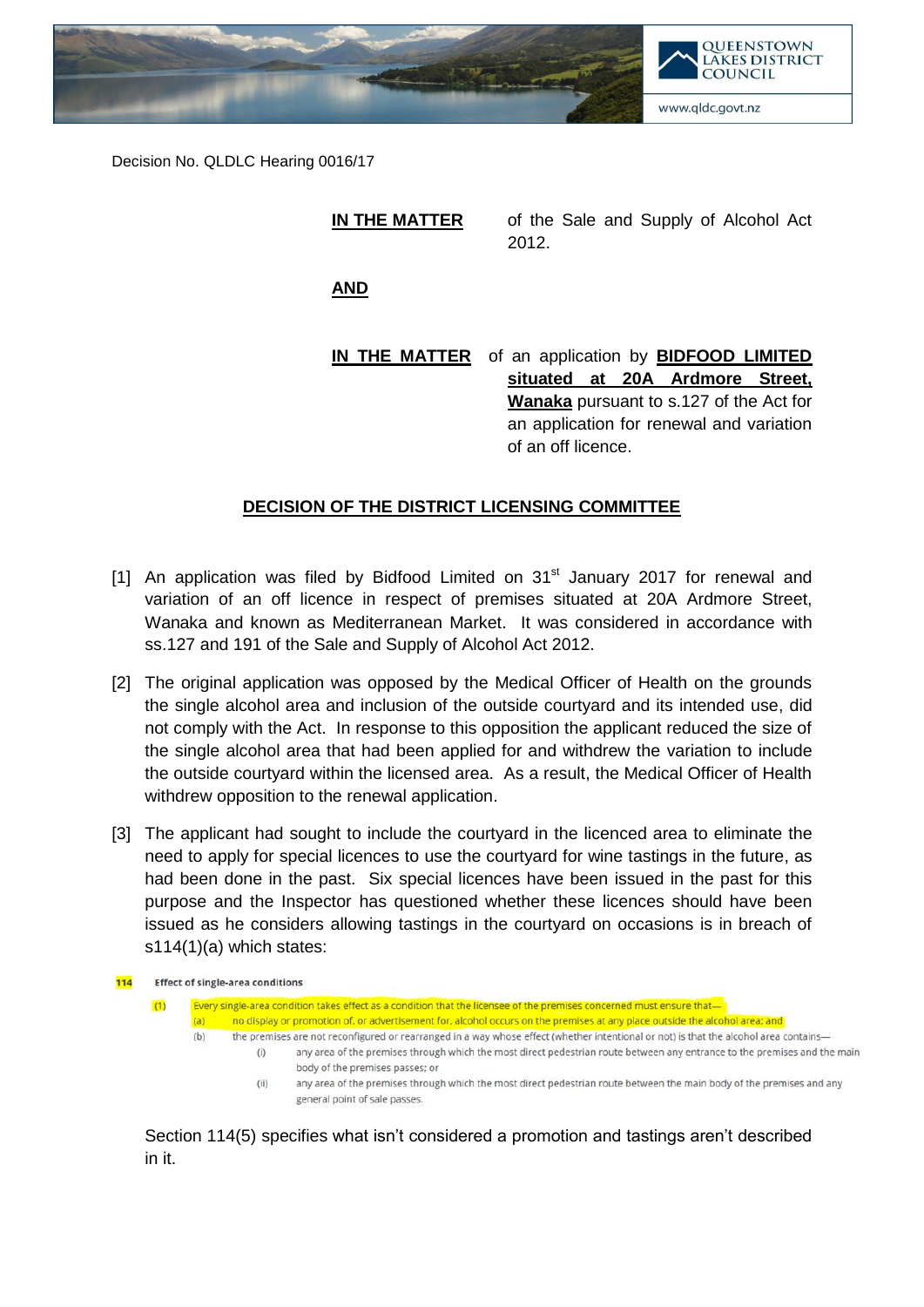| (5) | For the purposes of this section,- |                                                                                                                                         |
|-----|------------------------------------|-----------------------------------------------------------------------------------------------------------------------------------------|
|     | (a)                                | neither of the following is a promotion of alcohol:                                                                                     |
|     |                                    | a sign (consistent with other general signage in the supermarket or grocery store concerned) giving directions to, or describing        |
|     |                                    | the location of, an area where alcohol is available for purchase:                                                                       |
|     |                                    | (iii)<br>a newspaper, magazine, or catalogue containing a promotion of or advertisement for alcohol; and                                |
|     | (b)                                | described means described under section 113; and                                                                                        |
|     | (C)                                | designated means designated under [section 113(3)(b); and]                                                                              |
|     | [(d)]                              | low-alcohol or non-alcoholic beer, wine, or mead means a product that is specified in section 58(1)(a) to (d) but that is not alcohol.] |

- [4] Based on this, we agree with the Inspector that tastings in the courtyard cannot be offered even on an occasional basis as the courtyard is not part of the single alcohol area. If the applicant offers tastings under its off licence, then these tastings would need to be conducted in the single alcohol area.
- [5] For clarification, a special licence is to enable the sale and supply of alcohol to people attending an event. Tastings offered in a premise with an off licence in effect, is not considered an event. Tastings are a way to display and promote the alcohol that is for sale on the premises and therefore must be conducted as per the conditions of the off licence. The approval of these special licences effectively breached the single alcohol area condition in the off licence. The whole purpose of Section 112(1) is to limit the exposure of shoppers in supermarkets and grocery stores to displays and promotions of alcohol.
- 112 Compulsory conditions relating to display and promotion of alcohol in single area in supermarkets and grocery stores (1) The purpose of this section and sections 113 and 114 is to limit (so far as is reasonably practicable) the exposure of shoppers in supermarkets and grocery stores to displays and promotions of alcohol, and advertisements for alcohol.
- [6] Further, allowing tastings in the courtyard under special licences did not comply with the intent of s113 (5) (b) (i & ii) which is to prevent direct pedestrian routes to the main body of premises through alcohol areas. The courtyard is on the direct route from the carpark to the main entrance.
- The authority or committee must describe an alcohol area within the premises only if, in its opinion,- $(5)$  $(a)$ it is a single area; and  $(b)$ the premises are (or will be) so configured and arranged that the area does not contain any part of (or all of)— (i) any area of the premises through which the most direct pedestrian route between any entrance to the premises and the main body of the premises passes; or any area of the premises through which the most direct pedestrian route between the main body of the premises and any  $(i)$ general point of sale passes.
- [7] In view of this, special licences should not be applied for by supermarkets or grocery stores to enable tastings outside of their single alcohol areas.
- [8] The variation of the hours from 8.00am 6.30pm to 8.00am 10.00pm was sought to cover occasions when the applicant holds cooking demonstrations in the store after the premises has closed. With these increased hours, special licenses will no longer be required as the alcohol offered is only free tasting to match the food that has been cooked and will take place in the single alcohol area. The Inspector was not unfavourable to this variation and the Medical Officer of Health did not oppose it.
- [9] The application was duly advertised and no public objections were received. No reports with matters in opposition were filed by the Police and the Medical Officer of Health's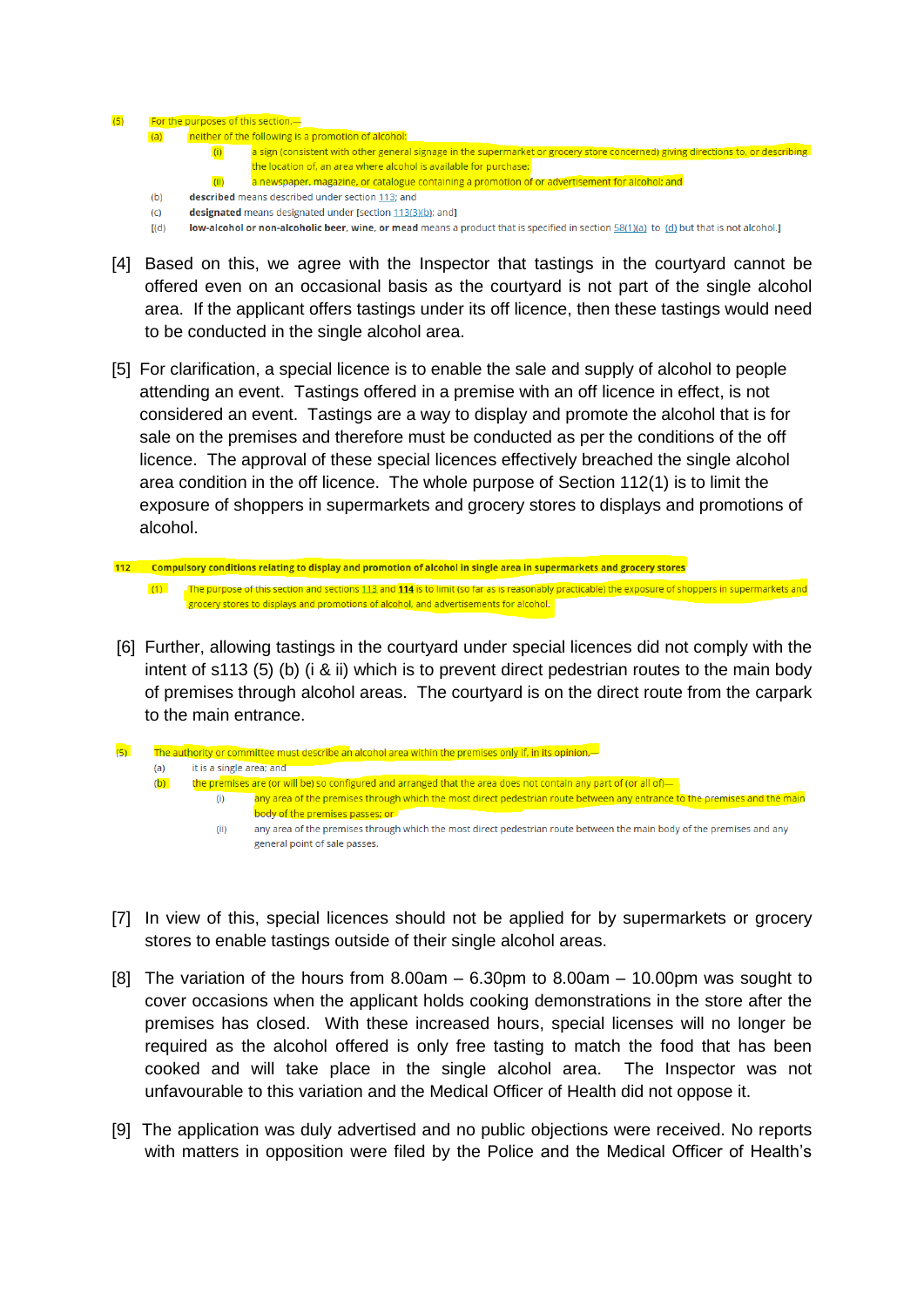position is addressed above. The Inspector's report was not unfavourable. No public hearing is necessary and the application is dealt with on the papers.

- [10] The Committee has considered the criteria in s.131 of the Act and grants the application for renewal and variation of off licence with the following conditions:
	- i) Days and Hours (Inside only)

## *Monday to Sunday 8.00am to 10.00pm*

ii) Single Alcohol Area

The approved Single Alcohol Area is shown in green on the plan below.



- [11] The Licence is renewed until  $28<sup>th</sup>$  February 2020 that being the anniversary date of the licence and three years since the last renewal and the issue of a replaced licence is authorised.
- [12] The applicant's attention is drawn to ss. 56, 57 and 214(3) of the Act obligating the holder of an off licence to display;